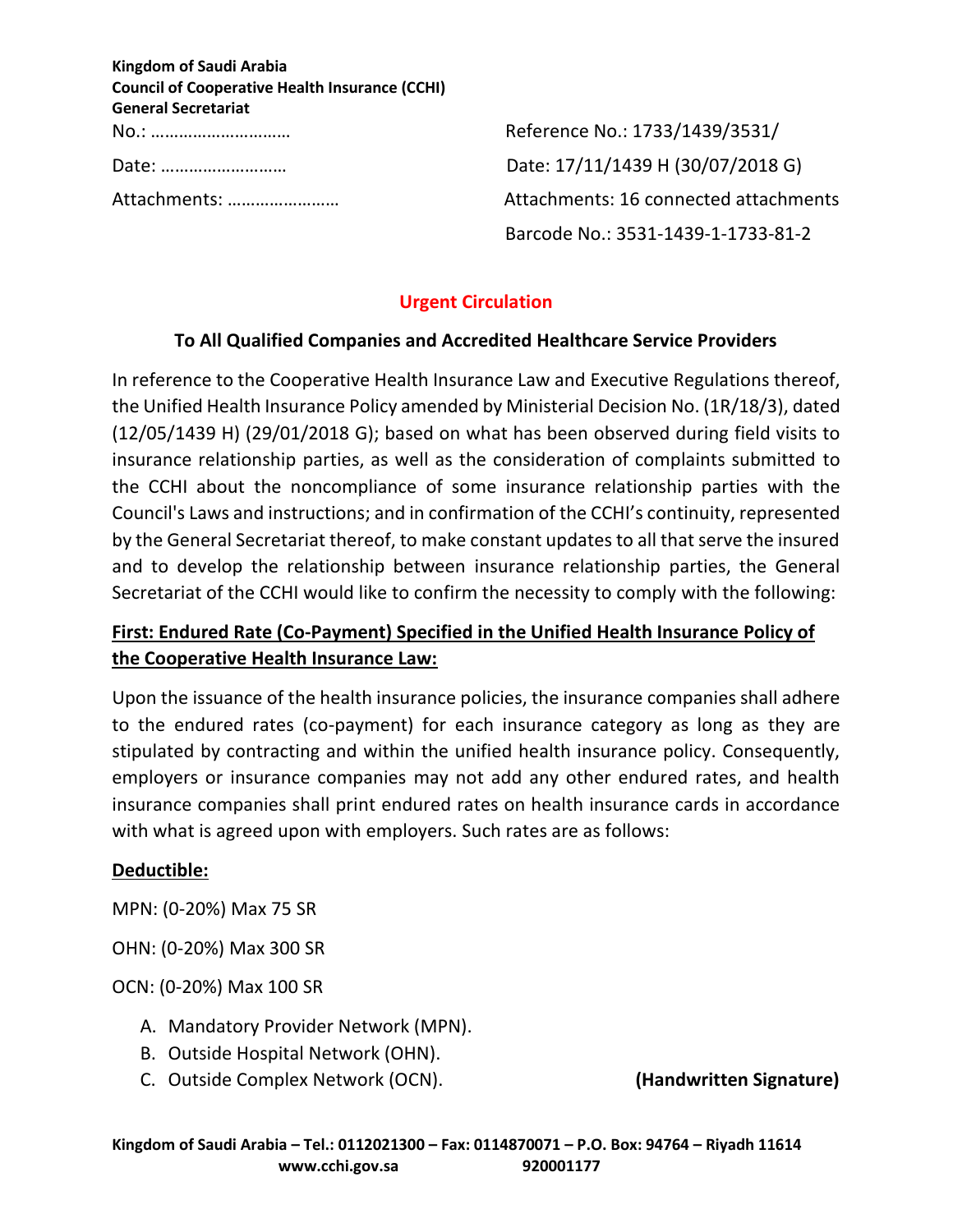| <b>Kingdom of Saudi Arabia</b>                        |
|-------------------------------------------------------|
| <b>Council of Cooperative Health Insurance (CCHI)</b> |
| <b>General Secretariat</b>                            |
| Ref.:                                                 |
| Date:                                                 |
| Attachments:                                          |

### **Second: Endured Rate Amount (Co-Payment) Calculation Mechanism:**

The insured shall pay the endured rate amount (if any) set out in the policy according to the contract of the healthcare service provider with the insurance company. Therefore, the healthcare service provider shall calculate the deductible amount on the insured from the net cost of services after calculating the discounts that the insurance companies receive, not the gross cost thereof.

#### **Third: Replacement of Healthcare Service Provider from MPN:**

- A. Insurance Companies may not, after issuing the policy to the employers, remove or replace any healthcare service provider from the medical network specified thereto during the policy validity period unless they find a clear violation by the healthcare service provider in providing the services, such as fraud or when terminating the contract by the healthcare service provider; provided that the latter provides a replacement thereof with the same level and coordinate with policyholders, taking into account the specified warning period and cancellation terms stipulated in the concluded contract therebetween. If a service provider is removed from the MPN, it shall continue to receive valid policies previously approved therefor until the date of expiry thereof.
- B. Insurance companies shall notify the CCHI upon the replacement of service providers from an insurance category to another.

#### **Forth: MPN Inclusion by Insurance Companies:**

Insurance companies shall include the MPN and contact numbers therewith on websites thereof and shall periodically update the same.

#### **Fifth: Update the Enduring Treatment Costs Approval Application Forms (UCAF/DCAF):**

A. DCAF2.0 and UCAF2.0 amended forms related to enduring treatment costs approval application standards shall be applicable as from 01/10/2018. Furthermore, accredited service providers shall be required to have patients' signatures on such forms in case they are filled on papers.

#### **(Handwritten Signature)**